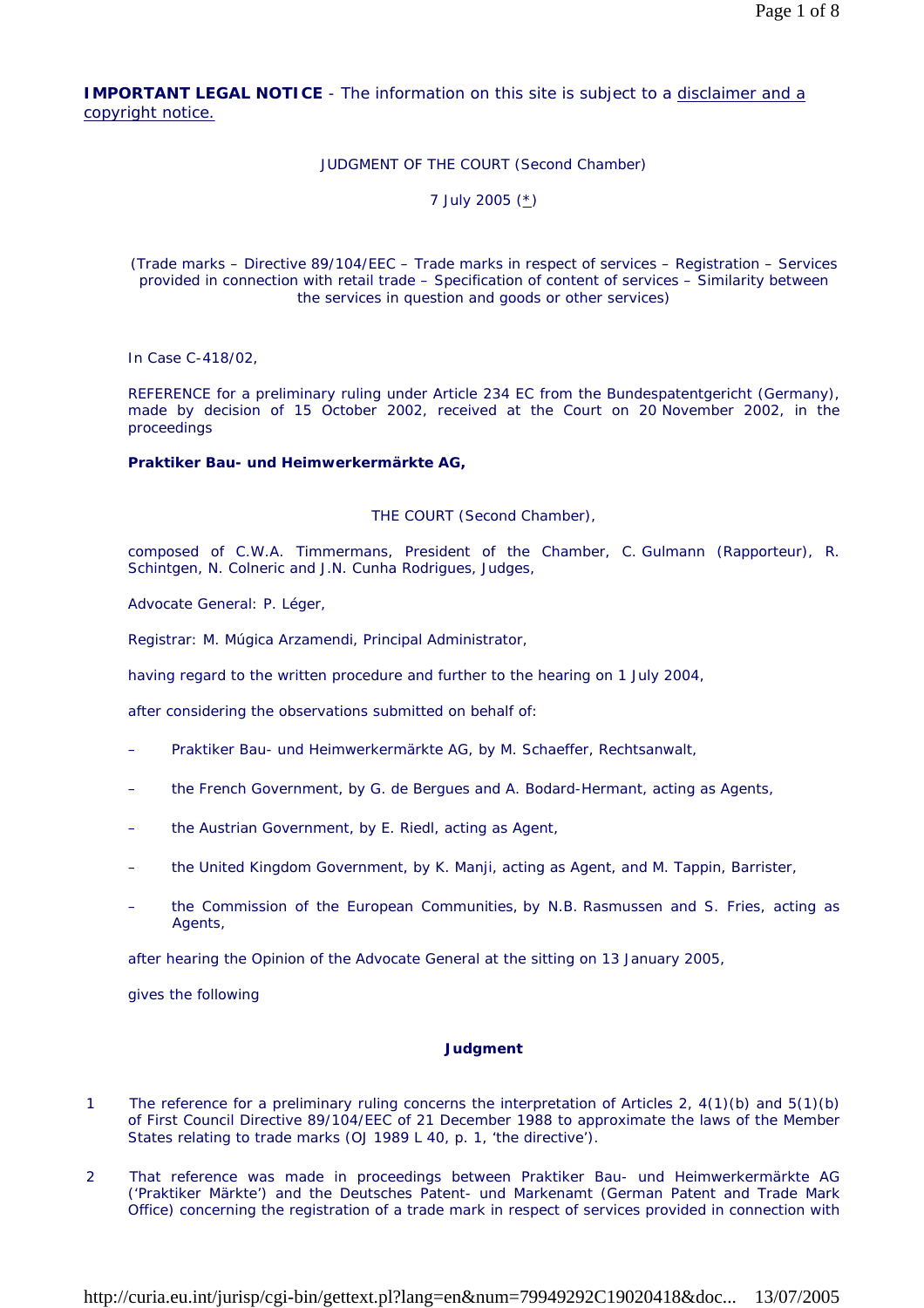retail trade.

 **Law** 

3 Article 2 of the directive provides:

'A trade mark may consist of any sign capable of being represented graphically, particularly words, including personal names, designs, letters, numerals, the shape of goods or of their packaging, provided that such signs are capable of distinguishing the goods or services of one undertaking from those of other undertakings.'

4 Article 4(1) of that directive states:

'A trade mark shall not be registered or, if registered, shall be liable to be declared invalid:

- (a) if it is identical with an earlier trade mark, and the goods or services for which the trade mark is applied for or is registered are identical with the goods or services for which the earlier trade mark is protected;
- (b) if because of its identity with, or similarity to, the earlier trade mark and the identity or similarity of the goods or services covered by the trade marks, there exists a likelihood of confusion on the part of the public, which includes the likelihood of association with the earlier trade mark.'
- 5 Article 5(1) provides:

'The registered trade mark shall confer on the proprietor exclusive rights therein. The proprietor shall be entitled to prevent all third parties not having his consent from using in the course of trade:

- (a) any sign which is identical with the trade mark in relation to goods or services which are identical with those for which the trade mark is registered;
- (b) any sign where, because of its identity with, or similarity to, the trade mark and the identity or similarity of the goods or services covered by the trade mark and the sign, there exists a likelihood of confusion on the part of the public, which includes the likelihood of association between the sign and the trade mark.'
- 6 The 12th recital in the preamble to the directive states that it is necessary that its provisions are entirely consistent with those of the Convention for the Protection of Industrial Property, signed at Paris on 20 March 1883, last revised at Stockholm on 14 July 1967 and amended on 28 September 1979 (*United Nations Treaty Series*, vol. 828, No 11851, p. 305, 'the Paris Convention'), which is binding on all the Member States of the Community.
- 7 The Nice Agreement concerning the International Classification of Goods and Services for the Purposes of the Registration of Marks of 15 June 1957, as revised and amended ('the Nice Agreement'), was concluded on the basis of Article 19 of the Paris Convention, which reserves for the countries of the Union the right to make separately between themselves special agreements for the protection of industrial property.
- 8 In the classification which it establishes ('the Nice Classification'), Class 35, relating to services, is headed as follows:

'Advertising;

business management;

business administration;

office functions.'

9 The Explanatory Note relating to that class states: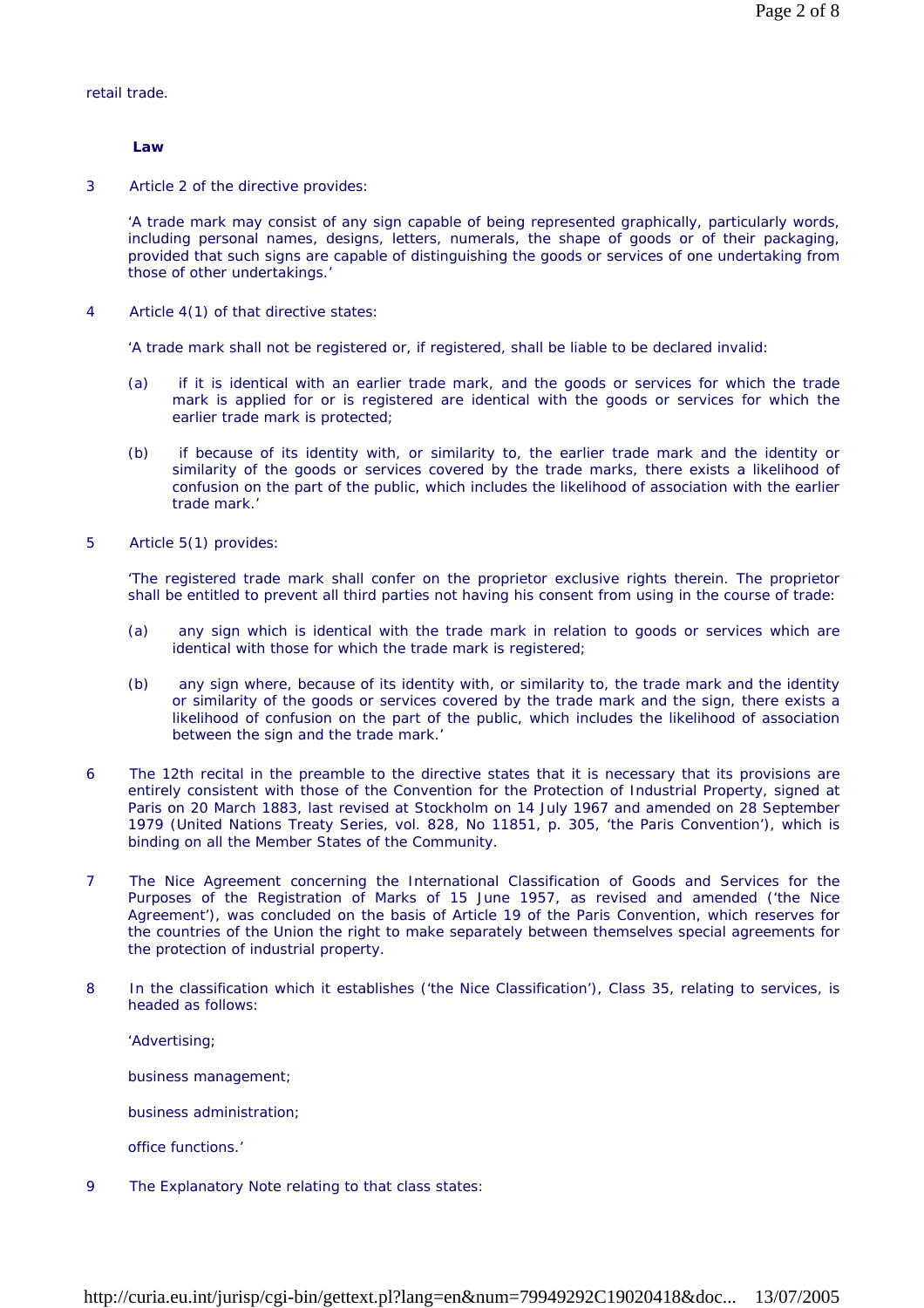'...

This Class includes, in particular:

– the bringing together, for the benefit of others, of a variety of goods (excluding the transport thereof), enabling customers to conveniently view and purchase those goods;

…

This Class does not include, in particular:

activity of an enterprise the primary function of which is the sale of goods, i.e., of a so-called commercial enterprise;

…'

- 10 Article 2 of the Nice Agreement states:
	- '(1) Subject to the requirements prescribed by this Agreement, the effect of the Classification shall be that attributed to it by each country of the Special Union. In particular, the Classification shall not bind the countries of the Special Union in respect of either the evaluation of the extent of the protection afforded to any given mark or the recognition of service marks.
	- (2) Each of the countries of the Special Union reserves the right to use the Classification either as a principal or as a subsidiary system.
	- (3) The competent Office of the countries of the Special Union shall include in the official documents and publications relating to registrations of marks the numbers of the classes of the Classification to which the goods or services for which the mark is registered belong.

…'

# **The main proceedings and the questions referred for a preliminary ruling**

- 11 Praktiker Märkte filed for registration with the Deutsches Patent- und Markenamt the mark Praktiker in relation to, inter alia, the service described as 'retail trade in building, home improvement and gardening goods for the do-it-yourself sector'
- 12 The Deutsches Patent- und Markenamt rejected that application. It considered that the concept of 'retail trade' claimed did not denote independent services having autonomous economic significance. That concept related only to the distribution of goods as such. The economic activities which formed the core of goods distribution, in particular the purchase and sale of goods, were not services for which a trade mark could be registered. Trade-mark protection could be achieved only by applying for registration of a trade mark in respect of the goods distributed in each case.
- 13 Praktiker Märkte brought an appeal before the Bundespatentgericht (Federal Patents Court) against the decision rejecting its application. It argued inter alia that the economic trend towards a service society necessitated a re-appraisal of retail trade as a service. The consumer's purchasing decision would increasingly be influenced not only by the availability and price of a product, but also by other aspects such as the variety and assortment of goods, their presentation, the service provided by staff, advertising, image and the location of the store, etc. Such services provided in connection with retail trade enabled retailers to be distinguishable from their competitors. Such services ought to be eligible for protection by service trade marks. Trade-mark protection was now accepted in relation to the services provided by a retailer, not only by the Office for Harmonisation in the Internal Market (Trade Marks and Designs) ('OHIM'), but also by the majority of Member States. A uniform assessment of this question within the Community was imperative.
- 14 Against that background, the Bundespatentgericht decided to stay the proceedings and to refer the following questions to the Court for a preliminary ruling:
	- '1. Does retail trade in goods constitute a service within the meaning of Article 2 of the directive?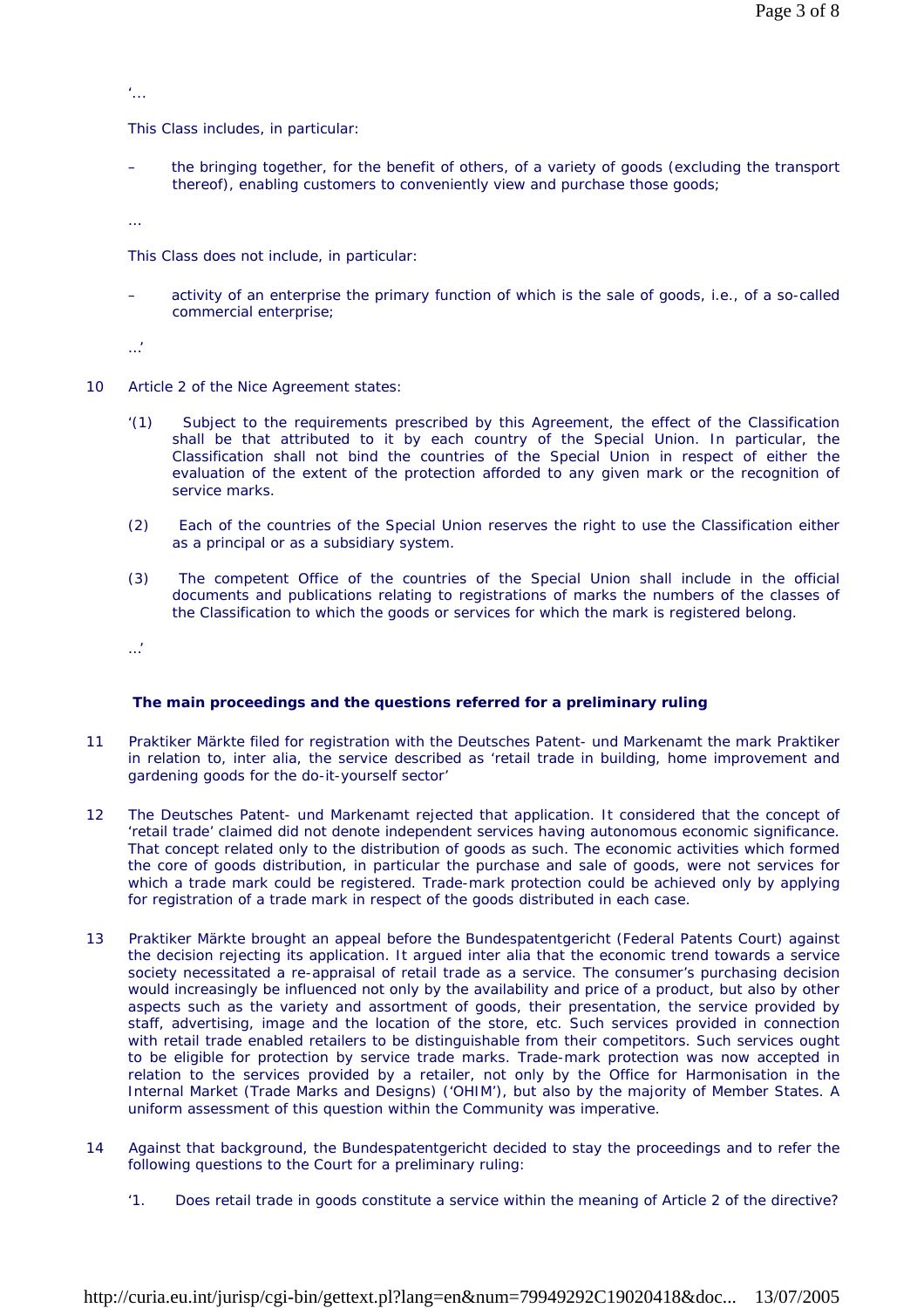If the answer to this question is in the affirmative:

- 2. To what extent must the content of such services provided by a retailer be specified in order to guarantee the certainty of the subject-matter of trade-mark protection that is required in order to:
	- (a) fulfil the function of the trade mark, as defined in Article 2 of the directive, namely, to distinguish the goods or services of one undertaking from those of other undertakings, and
	- (b) define the scope of protection of such a trade mark in the event of a conflict?
- 3. To what extent is it necessary to define the scope of similarity (Article 4(1)(b) and Article 5(1) (b) of the directive) between such services provided by a retailer and
	- (a) other services provided in connection with the distribution of goods, or
	- (b) the goods sold by that retailer?'
- 15 The referring court points out that Article 2 of the directive does not contain any definitions of the terms 'goods' and 'services' which it uses.
- 16 In that court's view, the core of the independent activity of a retailer, by which he comes into direct competition with other traders and for which separate protection of a service trade mark could be necessary, remains the specific activities of a trader which make distribution of goods possible, without being confined to carrying out such distribution. They include bringing together goods from a variety of undertakings to form a range and offering them for sale from a single distribution entity, whether by way of traditional retailing, mail order or e-commerce. Even if those services are not charged separately to individual customers, they can nevertheless be considered to be provided for remuneration, through the profit margin.
- 17 However, in the opinion of the Bundespatentgericht, for the function of the trade mark as an indication of origin to be fulfilled, the subject-matter of the protection conferred must be determined with sufficient precision. General concepts such as 'retail services' do not satisfy the requirement of certainty in relation to exclusive rights. Restrictions confining such protection only to the goods distributed do not overcome the indeterminate nature of the words 'retail trade' in the individual sector concerned. They leave open the question of what services are covered, apart from the mere sale of those goods. Similar objections can be raised with regard to the provision of details relating to the type of sales location, such as 'department store' or 'supermarket', for example.
- 18 The need for a restriction, when registering trade marks, of the content of 'services provided by a retailer' applies to an even greater extent to the interpretation of 'likelihood of confusion' in Article 4 (1)(b) and Article 5(1)(b) of the directive. Even a reasonable specification, at the time of the registration procedure, of the content of 'services provided by a retailer' would ultimately prove insufficient if the service trade mark registered were to be granted a scope of protection which was not capable of review as a result of a wide interpretation of 'similarity of [the] goods or services'.

# **The questions referred for a preliminary ruling**

# *The first two questions*

19 By its first two questions, which must be considered together, the Bundespatentgericht seeks in essence to ascertain whether the concept of 'services' referred to by the directive, in particular in Article 2, is to be interpreted as including services provided in connection with retail trade in goods and, if so, whether the registration of a service trade mark in respect of such services is subject to the specification of certain details.

Observations submitted to the Court

20 Praktiker Märkte submits that retail trade in goods constitutes a service within the meaning of the directive. A trade mark protecting it as a service is capable of fulfilling the function of the trade mark as an indication of origin. It is not necessary to specify the content of the services provided in order to determine the subject-matter of protection.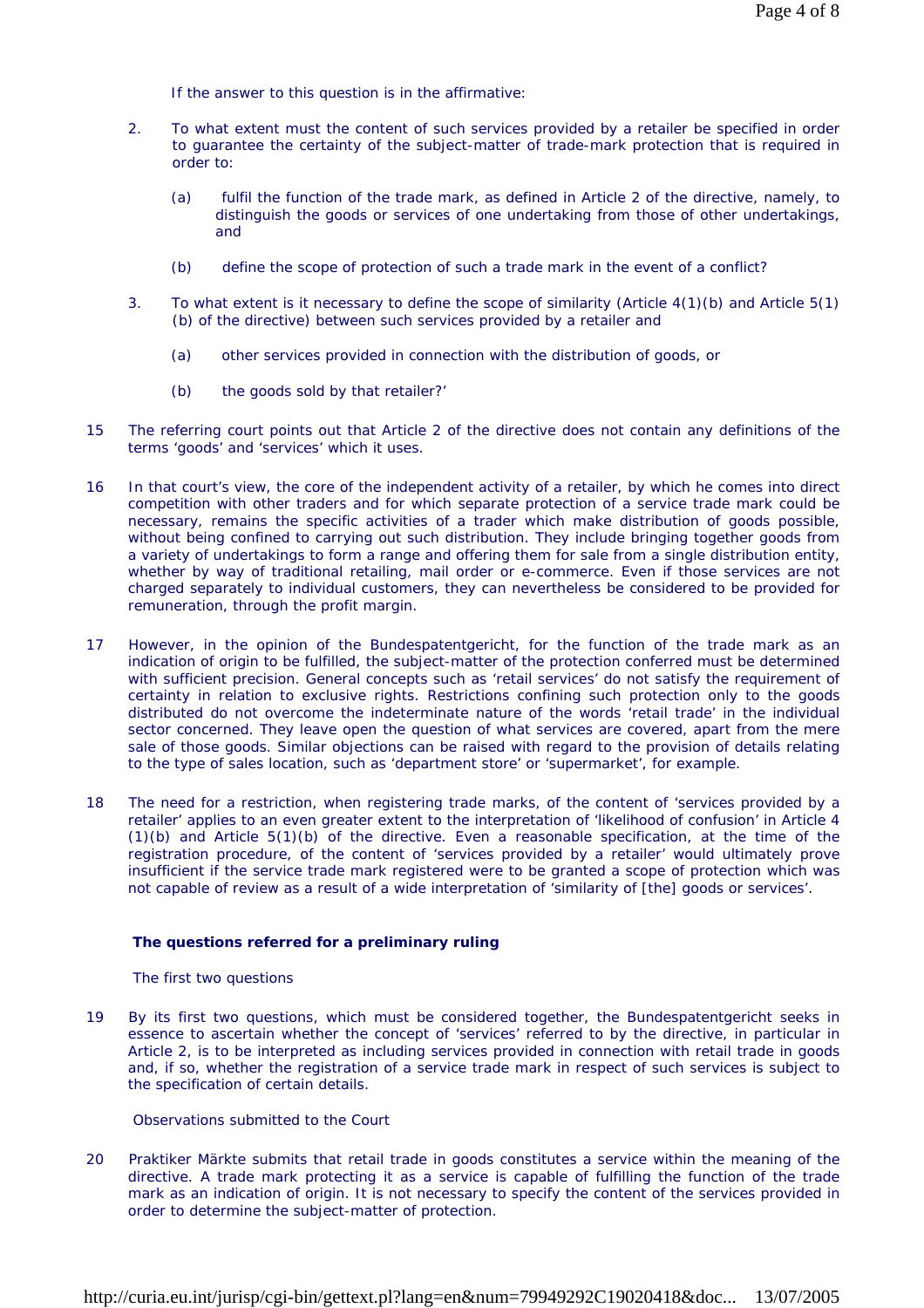- 21 The French Government stated at the hearing that it now accepts that certain specific services ancillary to retailing, the content of which would have to be specified, may constitute services separate from selling and may therefore be eligible for trade-mark protection.
- 22 The Austrian Government submits that the central core of retail trade, namely the sale of goods, is not a service capable of forming the subject-matter, as such, of trade-mark protection, as is confirmed, in its view, by the Explanatory Note to Class 35 of the Nice Classification. Only services provided over and above that central core, the content of which would have to be specified, could give rise to registration of a service trade mark.
- 23 The United Kingdom Government submits that a trade mark can properly be registered for a service if consumers are provided, by reference to that trade mark, with an identifiable service over and above mere trade in goods. The Explanatory Note to Class 35 in the Nice Classification confirms that mere sale of goods does not constitute an identifiable service, but that aspects of the retail activity relating to the bringing together, for the benefit of others, of a variety of goods, enabling customers to conveniently view and purchase those goods, can constitute a service eligible for protection by a trade mark. For the purpose of registering such a trade mark, the aspects of the activity constituting the service as well as the sector(s) of retail activity covered should be specifically stated in order to guarantee the certainty of the subject-matter of protection.
- 24 The Commission submits that retail trade in goods constitutes a service within the meaning of the directive where the conditions of Article 50 EC are satisfied. Protection by a service trade mark may apply to any activities which are not pure selling. It is not possible to list exhaustively all the services in question. They may include arrangement of the goods, the site, general ease of use, the attitude and commitment of staff, and customer care.
- 25 In the Commission's view, the question of specification of the content of services arises, from a formal legal point of view, with respect to registration of the trade mark. That question is a matter for the Member States, as is clear from the fifth recital in the preamble to the directive, according to which it is for Member States to determine the provisions of procedure concerning registration, namely, for example, the form of registration procedures. In that regard, only Class 35 of the Nice Classification can be contemplated for the registration of a trade mark for retail trade. The Nice Agreement does not, for its part, lay down any conditions concerning description of the service.

Reply of the Court

- 26 It follows from the first recital in the preamble to the directive that the purpose of the latter is to approximate the laws of the Member States in order to remedy disparities which may impede the free movement of goods and freedom to provide services and may distort competition within the common market.
- 27 Under Article 1, the directive applies to 'every trade mark in respect of goods or services'.
- 28 It does not contain a definition of 'services', which Article 50 EC describes as 'normally provided for remuneration'.
- 29 Nor does it specify the conditions to which registration of a trade mark for a service is subject, where such registration is provided for by national legislation.
- 30 In that regard, it should be noted that the fifth recital in the preamble to the directive states that Member States remain free to fix the provisions of procedure concerning the registration of trade marks, in order, for example, to determine the form of registration procedures. The seventh recital nevertheless emphasises that attainment of the objectives sought by the approximation of laws requires that the conditions for obtaining a registered trade mark be, in general, identical in all Member States.
- 31 However, determination of the nature and content of the service eligible for protection by a registered trade mark is subject, not to the provisions on registration procedures, but to the substantive conditions for acquiring the right conferred by the trade mark.
- 32 If the concept of 'services' were a matter for the Member States, conditions for the registration of service trade marks could vary according to the national legislation concerned. The objective that acquisition of the right in the trade mark should be subject to 'conditions … identical' in all Member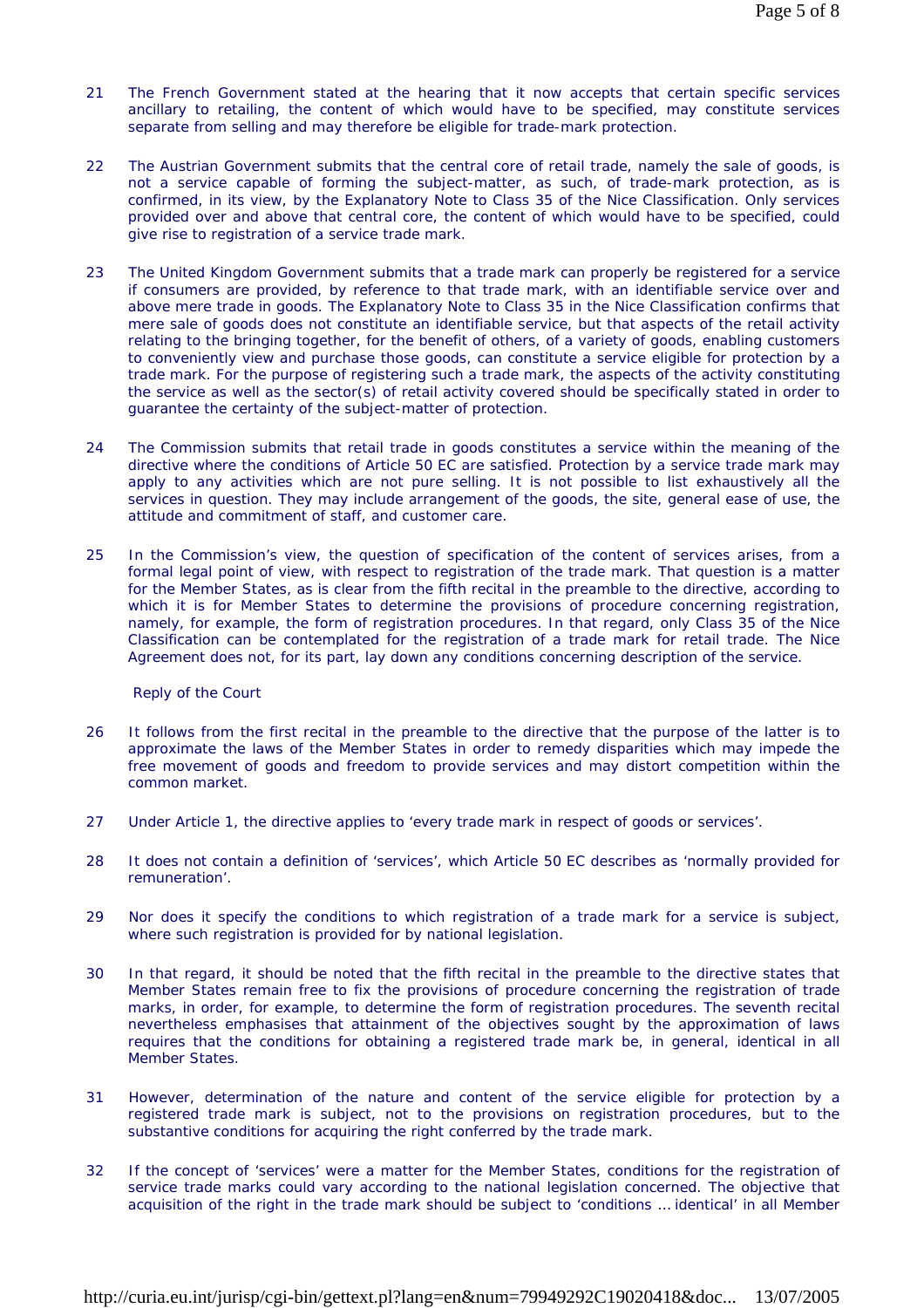States would not be attained.

- 33 It therefore falls to the Court to supply a uniform interpretation of the concept of 'services' within the meaning of the directive (see, by analogy, Joined Cases C-414/99 to C-416/99 *Zino Davidoff and Levi Strauss* [2001] ECR I-8691, paragraphs 42 and 43).
- 34 In that regard, it should be noted that the objective of retail trade is the sale of goods to consumers. That trade includes, in addition to the legal sales transaction, all activity carried out by the trader for the purpose of encouraging the conclusion of such a transaction. That activity consists, inter alia, in selecting an assortment of goods offered for sale and in offering a variety of services aimed at inducing the consumer to conclude the abovementioned transaction with the trader in question rather than with a competitor.
- 35 No overriding reason based on the directive or on general principles of Community law precludes those services from being covered by the concept of 'services' within the meaning of the directive or, therefore, the trader from having the right to obtain, through the registration of his trade mark, protection of that mark as an indication of the origin of the services provided by him.
- 36 That consideration is illustrated by the Explanatory Note to Class 35 of the Nice Classification, according to which that class includes 'the bringing together, for the benefit of others, of a variety of goods … enabling customers to conveniently view and purchase those goods'.
- 37 With regard to Council Regulation (EC) No 40/94 of 20 December 1993 on the Community trade mark (OJ 1994 L 11, p. 1), it must be observed that OHIM now accepts that the services provided by retail undertakings are, as such, eligible for registration as Community trade marks and that they will fall under Class 35 of the Nice Classification (see Communication No 3/01 of the President of [OHIM] of 12 March 2001 concerning the registration of Community trade marks for retail services).
- 38 Moreover, it must be noted that, firstly, all the parties concerned which have submitted observations to the Court have accepted that at least certain services provided in connection with retail trade can constitute services within the meaning of the directive and that, secondly, according the information before the Court, such an analysis underlies a practice now widely adopted in the Member States.
- 39 Consequently, it must be concluded that the concept of 'services' within the meaning of the directive includes services provided in connection with retail trade in goods.
- 40 The question arises as to whether, in the particular case of the retail trade, the concept of 'services' within the meaning of the directive needs further specification.
- 41 In that regard, in the observations submitted to the Court, it was maintained that the services eligible for protection as retail services should be identified in a way which distinguishes them from services which, being closely connected with the sale of goods, could not give rise to registration of a trade mark. It was pointed out, moreover, that the application for registration of the trade mark should specify in detail the service(s) for which the applicant seeks protection.
- 42 It is argued that such details are necessary, in particular, to safeguard the essential function of the trade mark, namely, as the guarantee of the identity of the origin of the goods or services covered by the trade mark, and to prevent trade marks for retail services from being afforded over-wide and indeterminate protection.
- 43 The difficulty of the questions thus raised is illustrated by the different answers proposed by the parties which submitted observations and by the information available to the Court regarding the current practices of the Member States.
- 44 For the reasons set out below, there is no need to rely on a definition of 'retail services' for the purposes of the directive which is more restrictive than that which follows from the description contained in paragraph 34 of this judgment.
- 45 It must first be stated that any distinction between the various categories of services provided with the sale of goods which involved a more restrictive definition of 'retail services' would prove artificial in the light of the reality of the important economic sector represented by retail trade. It would inevitably raise difficulties both as regards the general definition of the criteria to be adopted and as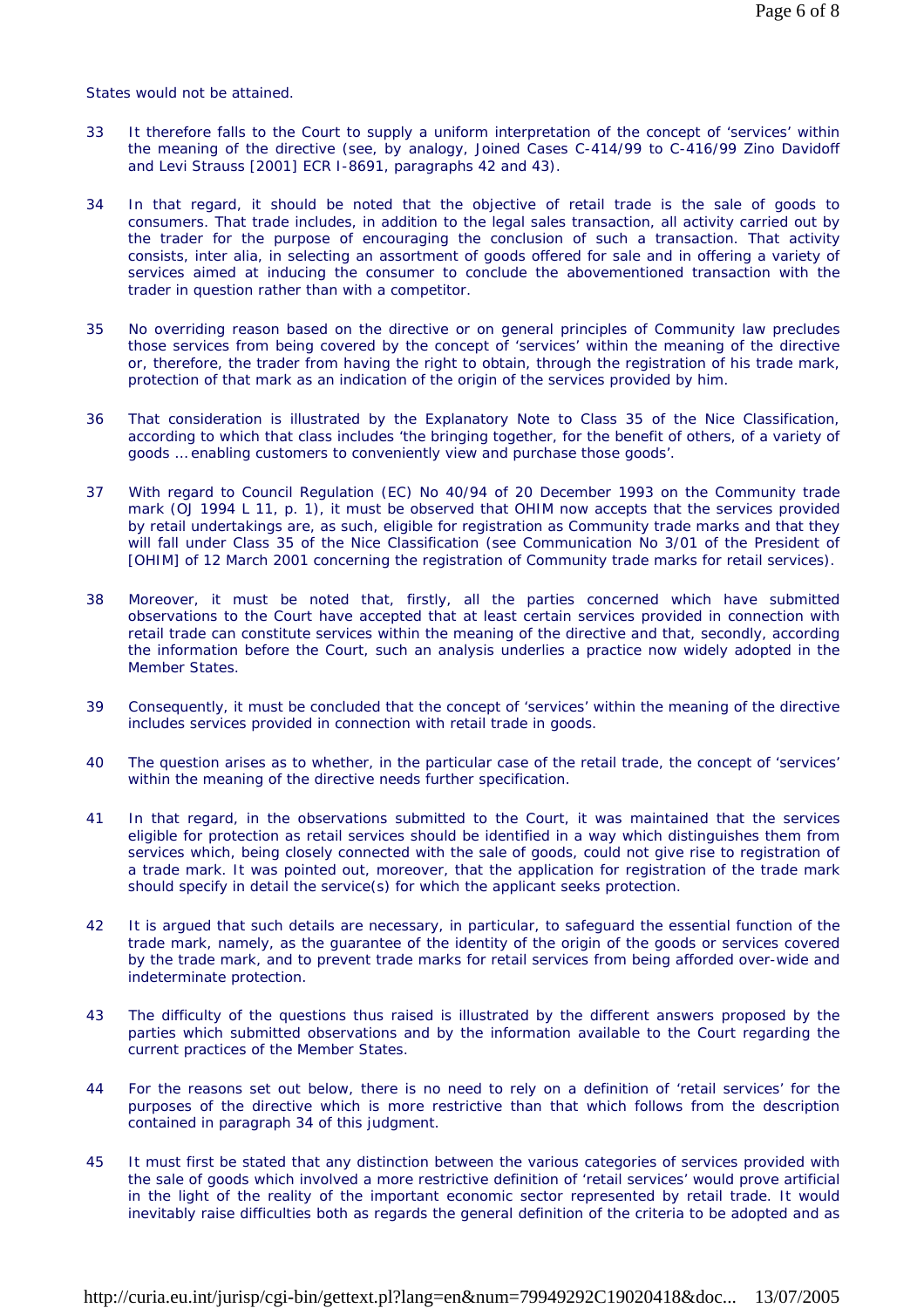regards the application of those criteria in practice.

- 46 Admittedly, a more restrictive definition of 'retail services' would reduce the protection afforded to the proprietor of the trade mark, so that questions concerning the application of Articles 4(1) and 5 (1) of the directive would arise less often
- 47 However, that is not sufficient to justify a restrictive interpretation.
- 48 There is nothing to indicate that any problems resulting from the registration of trade marks for retail services could not be resolved on the basis of the two relevant provisions of the directive, as they have been interpreted by the Court. In that regard, it should be recalled that, according to the Court's case-law, the likelihood of confusion must be assessed globally, taking into account all the factors relevant to the circumstances of the case (see Case C-251/95 *SABEL* [1997] ECR I-6191, paragraph 22, and Case C-39/97 *Canon* [1998] ECR I-5507, paragraph 16). In the context of that global assessment, it is possible to take into consideration, if need be, the particular features of the concept of 'retail services' that are connected with its wide scope, having due regard to the legitimate interests of all interested parties.
- 49 In those circumstances, for the purposes of registration of a trade mark covering services provided in connection with retail trade, it is not necessary to specify in detail the service(s) for which that registration is sought. To identify those services, it is sufficient to use general wording such as 'bringing together of a variety of goods, enabling customers to conveniently view and purchase those goods'.
- 50 However, the applicant must be required to specify the goods or types of goods to which those services relate by means, for example, of particulars such as those contained in the application for registration filed in the main proceedings (see paragraph 11 of this judgment).
- 51 Such details will make it easier to apply Articles 4(1) and 5(1) of the directive without appreciably limiting the protection afforded to the trade mark. They will also make it easier to apply Article 12 (1) of the directive, which states that '[a] trade mark shall be liable to revocation if, within a continuous period of five years, it has not been put to genuine use in the Member State in connection with the … services in respect of which it is registered, and there are no proper reasons for non-use'.
- 52 The answer to the first two questions referred for a preliminary ruling must therefore be that the concept of 'services' referred to by the directive, in particular in Article 2, covers services provided in connection with retail trade in goods.

For the purposes of registration of a trade mark for such services, it is not necessary to specify the actual service(s) in question. However, details must be provided with regard to the goods or types of goods to which those services relate.

# *The third question*

- 53 By its third question, the referring court seeks, in essence, to ascertain whether the concept of 'similarity' referred to in Articles  $4(1)(b)$  and  $5(1)(b)$  of the directive, giving rise, in some circumstances, to a likelihood of confusion within the meaning of those provisions, must be interpreted by reference to specific restrictive criteria with regard to service trade marks protecting services provided in connection with retail trade in goods.
- 54 It is apparent from the order for reference that, in the main proceedings, the application for registration of the trade mark Praktiker in respect of retail services was refused on the ground that the definition claimed, 'retail trade', did not denote services eligible for registration as a trade mark.
- 55 The reference for a preliminary ruling does not contain any indication that the referring court could find it necessary to rule on the concept of 'similarity' referred to in Articles 4(1)(b) and 5(1)(b) of the directive in connection with a likelihood of confusion within the meaning of those provisions.
- 56 Consequently, those provisions, while relevant for the purposes of answering the first two questions, are not relevant in the context of the third question.
- 57 The Court has no jurisdiction to answer questions referred for a preliminary ruling where it is